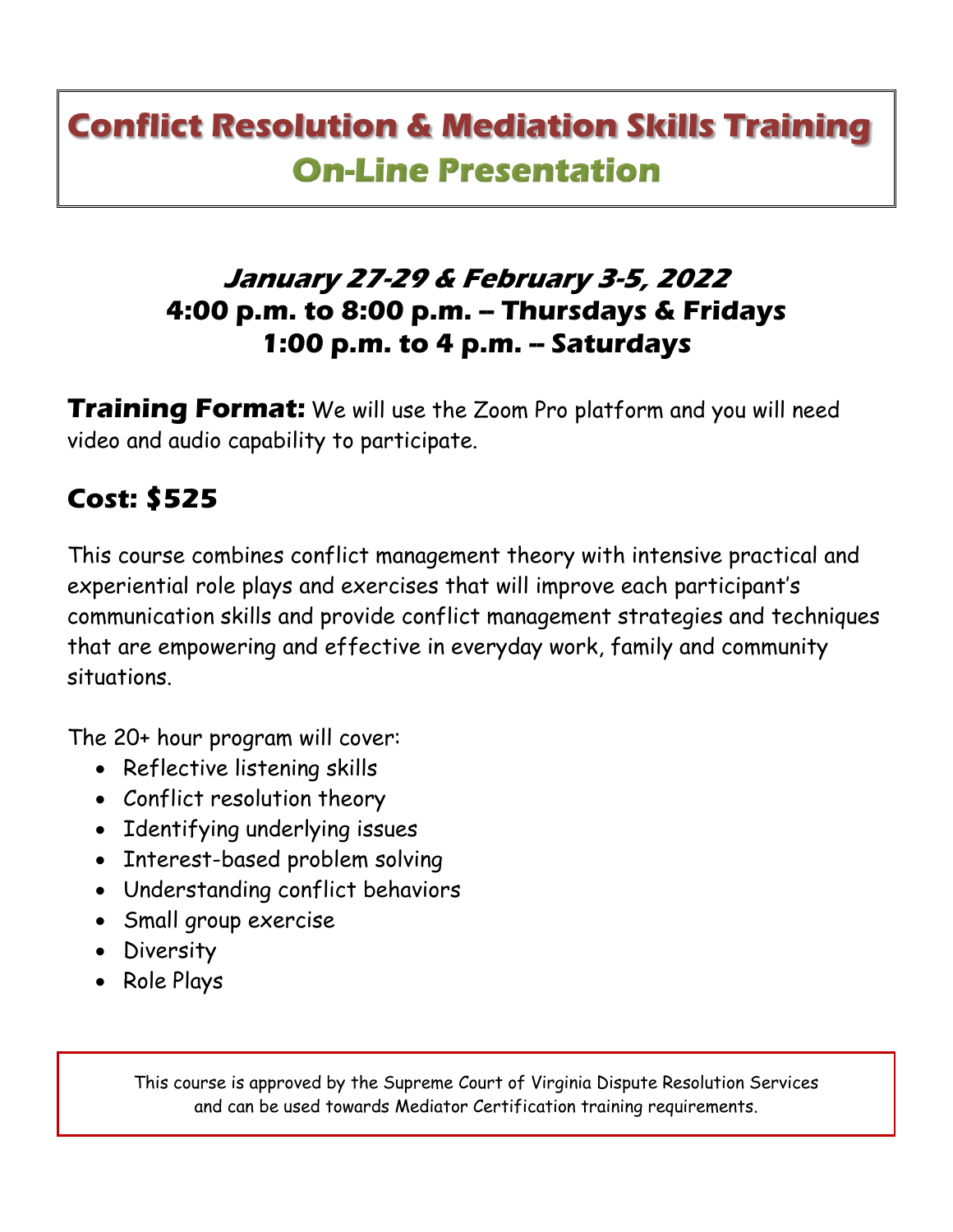*Registration closes Thursday, January 20, 2022 Final payment is due by January 24, 2022*

### **About the Trainers**

Andrea Palmisano, *Palmisano Mediation Services*, and Karen Richards, *Karen Richards Training & Mediation LLC*, are Virginia Certified Mediators and trainers. Together, they have 40 years of conflict resolution and training experience. Andrea is also a Professor of Psychology at Tidewater Community College and Karen is also a Certified Practitioner of the Myers-Briggs Type Indicator®.

**Cancellation and Refund Policy**: We may cancel the training for insufficient registration or inclement weather and we will issue all registrants a full refund of any payments made. Cancellation by a participant must be done in writing by Thursday, January 20, 2022 in order to receive a full refund. If cancellation is made after January 20, 2022, the participant will receive a refund less the \$100 deposit. Participants who fail to cancel or fail to attend the training ("No-Shows"), will be charged the full amount of the training and will forfeit the deposit and any payments made towards the training.

**Questions?** Contact Karen Richards at (757) 635-4651; visit krtrainmediate.com; or email her at [krtrainmediate@gmail.com](mailto:krtrainmediate@gmail.com)

Karen Richards Training & Mediation LLC ◦ krtrainmediate.com ◦ 757-635-4651